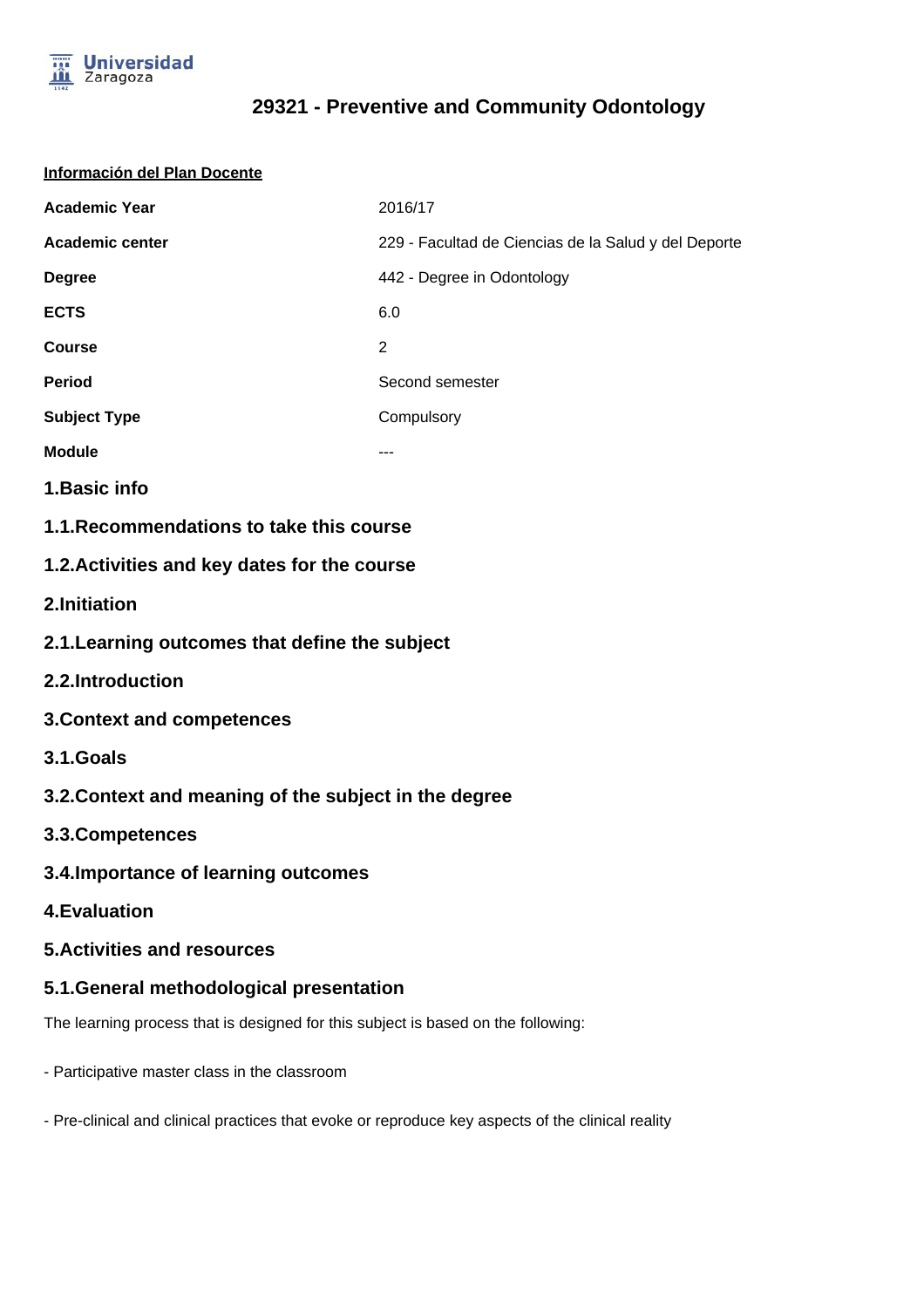

- Seminars and work aimed to provide the student subjects of analysis or approach to specific problems to be carried out individually or in groups.

-work autonomous: information search, job preparation, information search, using ADD, study and exam preparation

## **5.2.Learning activities**

The student programming is available to help you achieve the expected results v includes the following activities:

Lectures classroom

- Major Topic Objectives will be presented and developed in detail the contents required for a proper understanding of Knowledge.

Seminars and directed Jobs

- These seminars provide Topics Analysis or pose specific problems Students will develop the group or individually. This content includes Therefore any activity performed Students UN-face mode, including evaluation processes.

#### **Practices**

-Pre-Clinical Practices simulation evoke or replicate Fundamental Aspects of Clinical Reality and Clinical Practice in Patients.

Self-Employment (homework BOLONIA)

- Indicating time student non-attendance, including information search, job preparation, or proposed exercises, study and preparation of exams.

These activities description will be developed in the second half, according to previously established Schedule

## **5.3.Program**

Planning sessions and presentation of works:

Planning sessions and presentation of papers is designed according to the academic calendar of the corresponding course. The days and hours to provide activities will be determined at the beginning of the semester.

PROGRAM SUBJECT TO DEVELOP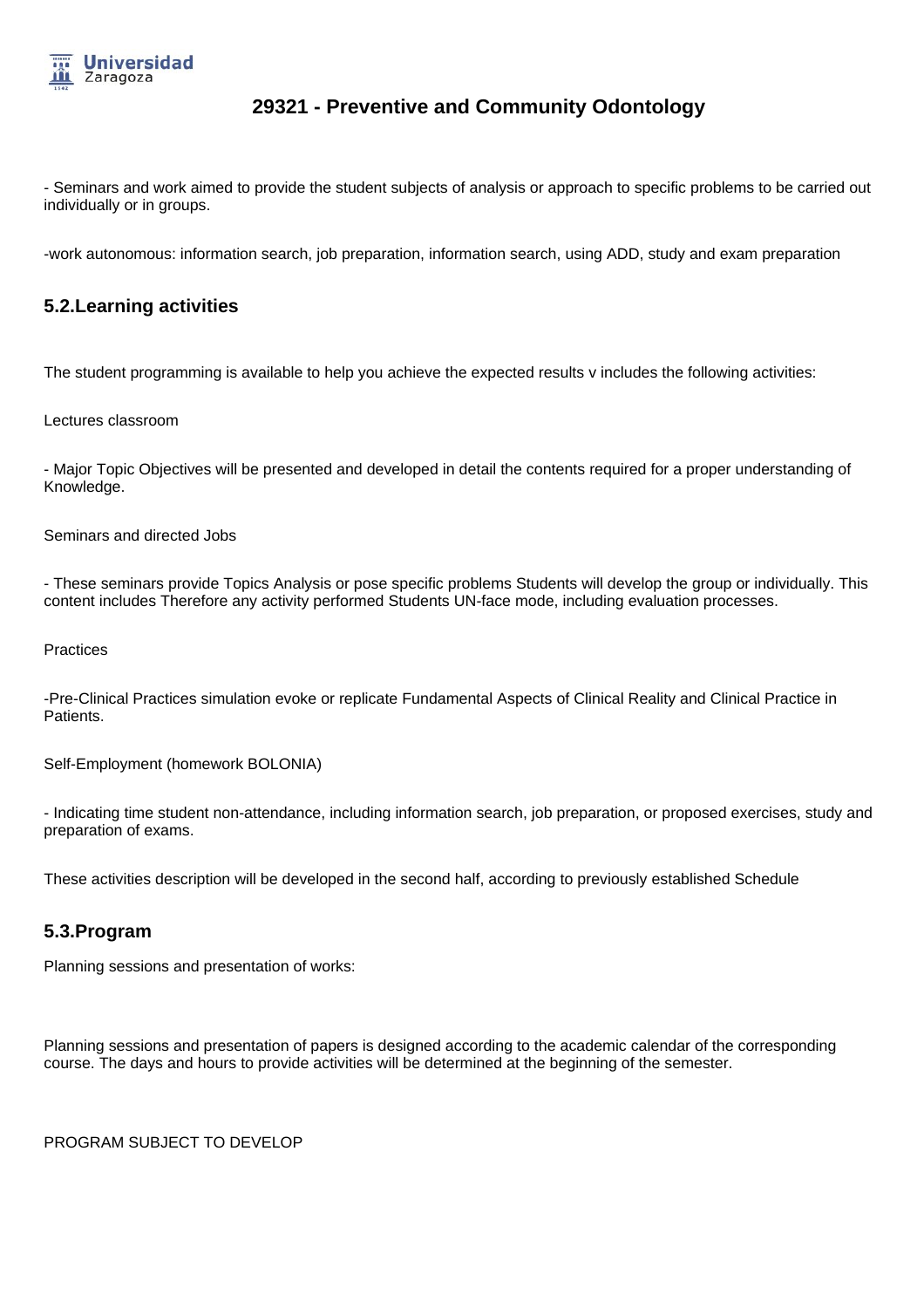

UNIT : What is preventive and community dentistry?

1 : Concept of OPC . Natural history of disease. Prevention levels . Determinants of health .

UNIT : Oral environment.

2 : Ecosystem and oral microbiota. Characteristics. oral ecological niches. Oral ecological determinants . Classification of oral microorganisms.

3 : Bacterial plate ( I) .Película acquired . Formation and metabolism of plaque. Composition. Plaque as an etiologic factor of caries.

4: plaque ( II ) . Types and location. Microbial and Biochemical of different types of dental plaque composition. Identification of bacterial plaque : Revealing plate .

5: Saliva: formation and composition . Salivary flow. Functions of saliva . Xerostomia.

UNIT : Control methods plaque.

6: Mechanical control of the plate. toothbrushing . Brushing techniques . dental floss. Other oral hygiene procedures .

7: Chemical control of bacterial plaque . Mechanisms of action and characteristics of the chemicals. Chlorhexidine. Other antiplaque products . Management systems antiplaque agents .

8: Calcification of the plaque: supra and subgingival calculation. Scaling and. Tartar removal: indications and contraindications. Stages.

9: Plaque Control Program. Definition. Components of a program. Plaque scores and bleeding.

UNIT: Dental Caries

10: Concept and evolution of dental caries. Etiology. Keyes scheme. Classification of risk factors. Diagnosis of caries. Stages of injury. Predicting the risk of caries.

11: Testing caries activity. Treatment: NTP and NTR. Special cases of dental caries: recurrent, baby bottle, root, rampant radiation.

UNIT: Fluoride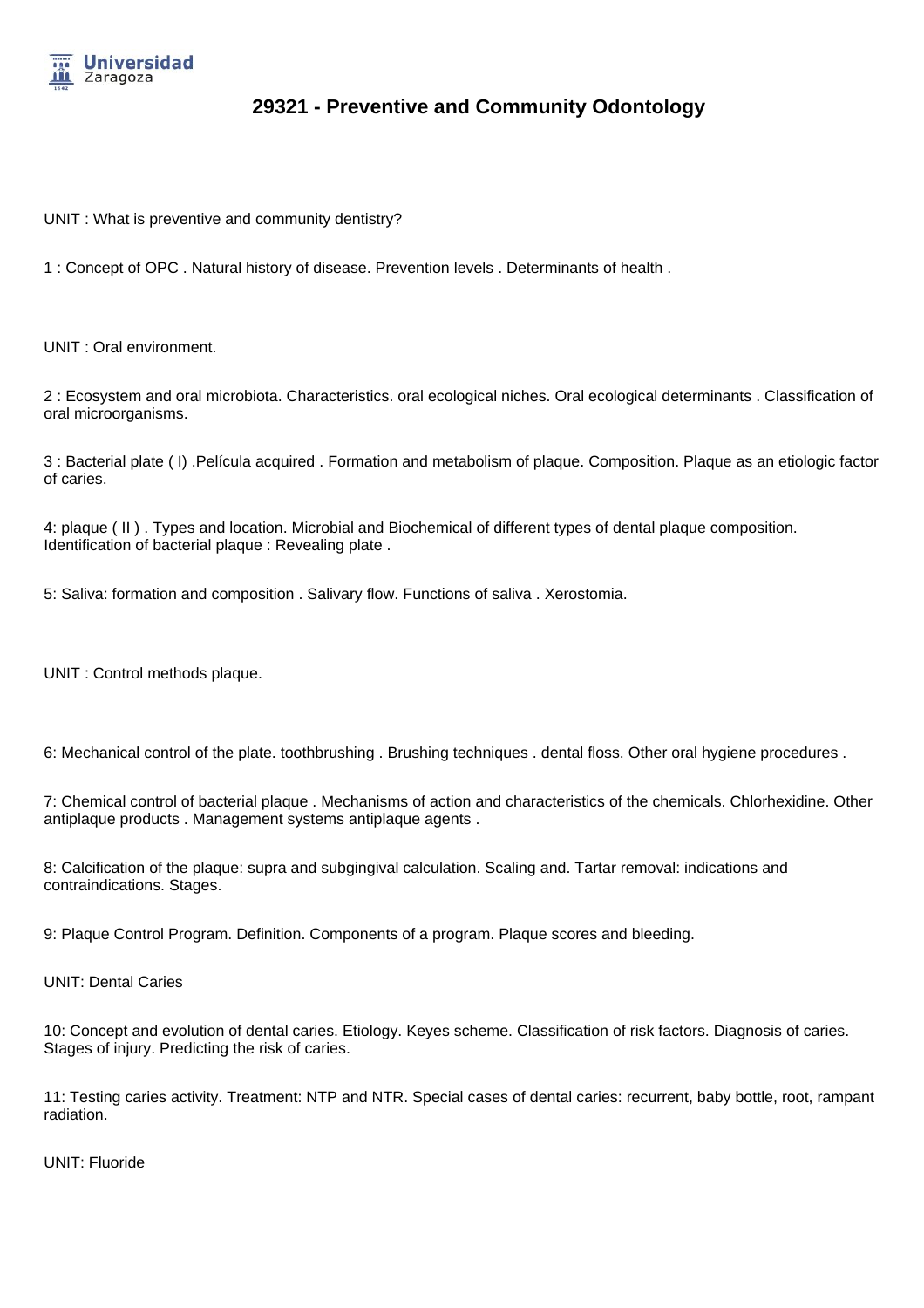

12: Relationship of fluoride to dental caries. Bioavailability. Metabolism. Fundamentals and concept of fluoride. Limitation on the use of fluoride: toxicity and fluorosis. Protocol use of fluorides in clinic.

13: Rational use of fluoride. systemic fluoride: fluoride tablets and drops. Methods of self-application of fluoride: fluoride supplements, toothpaste, fluoride mouthwashes, gels. Fluorine professional application.

UNIT: toothpastes and mouthwashes.

14: Concept of dentifrice. Composition. Types of dentifrices. Mouthwashes: Definition and functions. therapeutic mouthwashes.

UNIT: pit and fissure sealants.

15: Concept. Features sealant. Mechanism of action. Indications. Application technique. Dental Public Health sealing.

UNIT: Diet, Nutrition and caries.

16: Composition of food. Nutrition and oral health. Evaluation of cariogenic power of the diet. . Epidemiological evidence. Vipeholm study.

17: Program control diet. Objectives and components. Sweeteners and sugar substitutes. dietary recommendations to prevent tooth decay.

UNIT: Prevention of oral diseases.

18: Periodontal Disease. Concept and classification. Risk factors for periodontal diseases. Diagnosis of periodontal risk. Prevention and control of periodontal diseases

19: Control of malocclusions. Risk factor's. Space maintainers. Prevention in patients with orthodontic treatment.

20: dental trauma: etiology and risk factors. mouthguards. Attrition, abrasion and erosion.

21: Oral Cancer: Epidemiology and risk factors. Prevention levels. Prevention of oral complications due to radiotherapy treatments and / or chemotherapy.

THEMATIC UNIT: Prevention in the dental clinic.